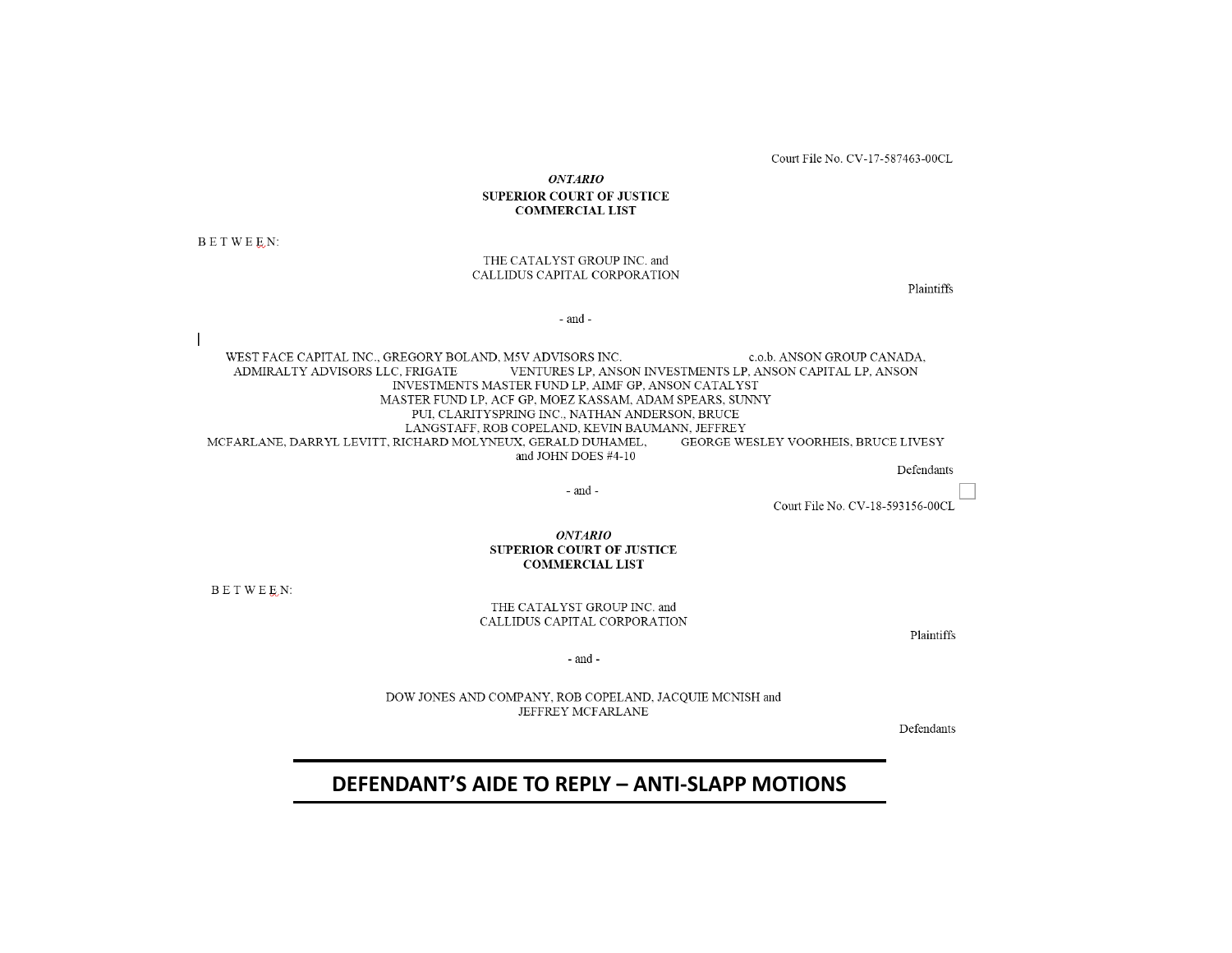### McFarlane Defamation Response

- The use of the word "seized" in the WSJ article is not uniquely directed to XTG but is generic. The Plaintiffs and Mr. Dearden have unilaterally imputed attribution to McFarlane. See [McFarlane Compendium](https://www.dropbox.com/s/p0vdp2oiauhclp2/Compendium - McFarlane.pdf?dl=0), Tab 1, page 2, 4<sup>th</sup> paragraph
- Exaggeration of "dismissal" from XTG or lack of cooperation with the Receiver. Immediately after the court approval of the receivership on the morning of 10/29/2013, I was terminated the morning of the court approval in an [email received a](https://www.dropbox.com/s/a2h02bp92ez4q5t/McFarlane Dismissal - Oct-29-13.pdf?dl=0)t 12:10pm.
- My communication with possible venture financing from West Face with Tony Griffin, was in September 2015, almost 2 full years before the WSJ article.
- The Plaintiffs mention the lack of a statement of defense.
- $\overline{\phantom{a}}$ Filed a [Notice of Intent to Defend –](https://www.dropbox.com/s/4l14qzkpvyd5xqs/CV-18-593156-00CL NOITD.pdf?dl=0) August 18, 2018
- $\blacksquare$ Multiple [Demands for Particulars u](https://www.dropbox.com/s/dk11vsrxvgd7tzd/Demand for Particulars - McFarlane - CV-18-593156-00CL.pdf?dl=0)nheeded – Initially served on November 14, 2018
- $\overline{\phantom{a}}$ SLAPP Motion served on October 16, 2019 - stayed the need to file a SoD
- ‐ Spirit and intent of defences are included in the Statement of Defence to the Conspiracy claim and are well understood by the Plaintiffs as the Actions are redundant
- My expression of "concerns" was ultimately validated by the OSC & SEC productions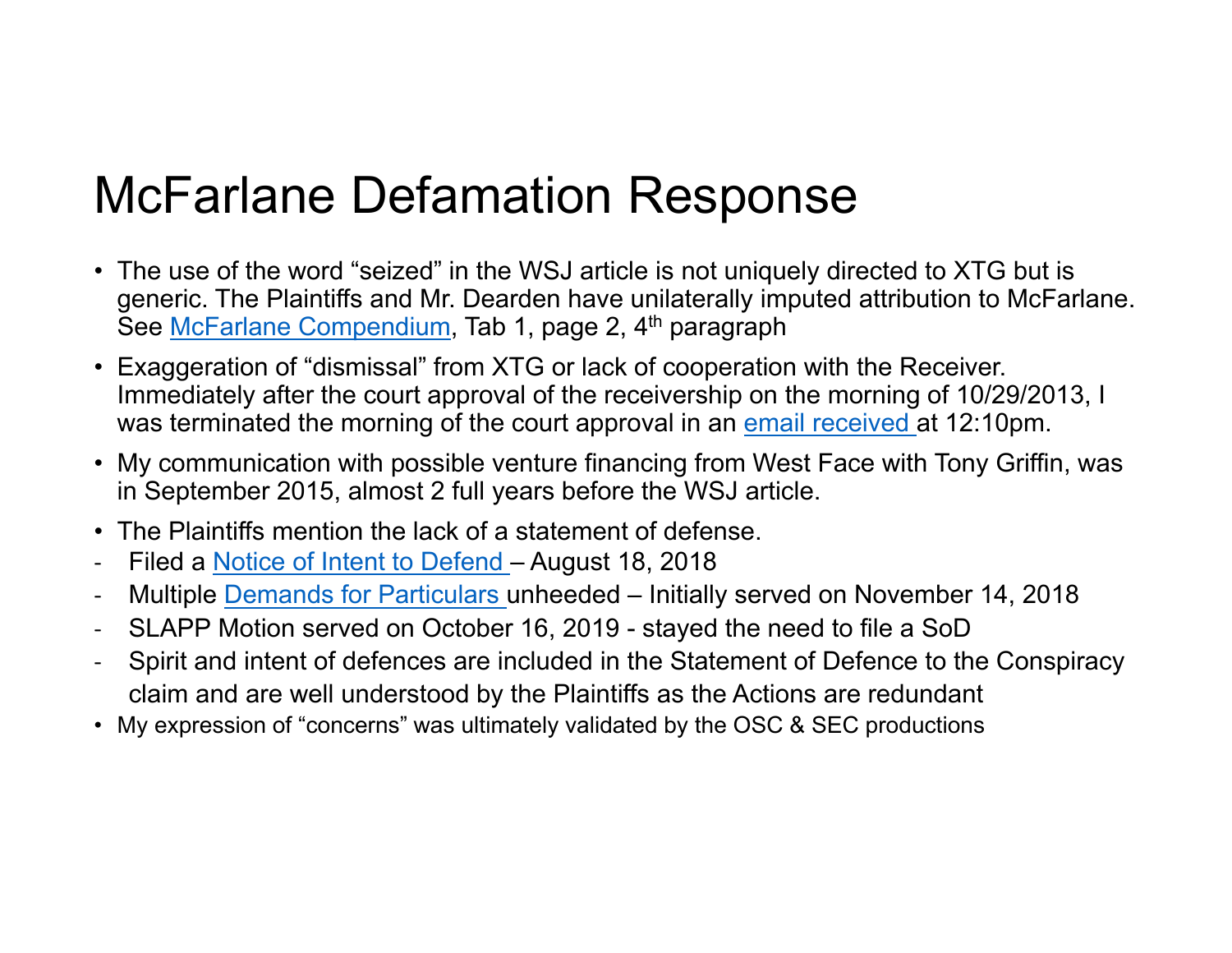### McFarlane Defamation Response - XTG

- The delay in reporting losses and loan impairments had nothing to do with the delay in closing out the Receivership or the risk of tax inversion as Mr. Dearden suggested but to avoid ever recognizing<br>a material write-down while XTG was controlled or owned by Callidus regardless or during or post-<br>receivership. See McFar
- KPMG did not conduct a valuation of XTG PwC did and would have done so based on projections represented by Callidus. Under cross-examination Riley did not know if the misdeeds of<br>their own VP of Underwriting caused them to overvalue XTG <u>McFarlane Compendium, Tab 13,</u><br>Questions 1490-1497 on page 502 a
- ∙ Riley was cross-examined on the validity of the <u>Plaintiff's Sch A doc 80</u> the PwC valuation report.<br>Pg 15 indicates a 2014 loss of \$8.9M USD and a Forecasted Profit or EBITDA of \$9.1M in 2015<br>when in fact <u>Callidus/X</u>
- There are no legitimate grounds on which to substantiate a valuation of \$66.9M CAD for XTG at<br>12/31/2015 given it lost \$8.3M USD or \$11.4M CAD in 2015 and according to Riley, XTG <u>never</u> made<br>a profit under Callidus. <u>McFa</u>
- The bottom line is PwC relied on completely inaccurate and unreasonable profit forecasts provided<br>by the Plaintiff which may have included Boyer misrepresentations.
- The Plaintiff's total eventual loss on XTG was \$88.7M CAD of which \$61.1M alone is represented to<br>have occurred just between March 2016 and December 2016. It was never properly valued in<br>accordance with the Plaintiff's o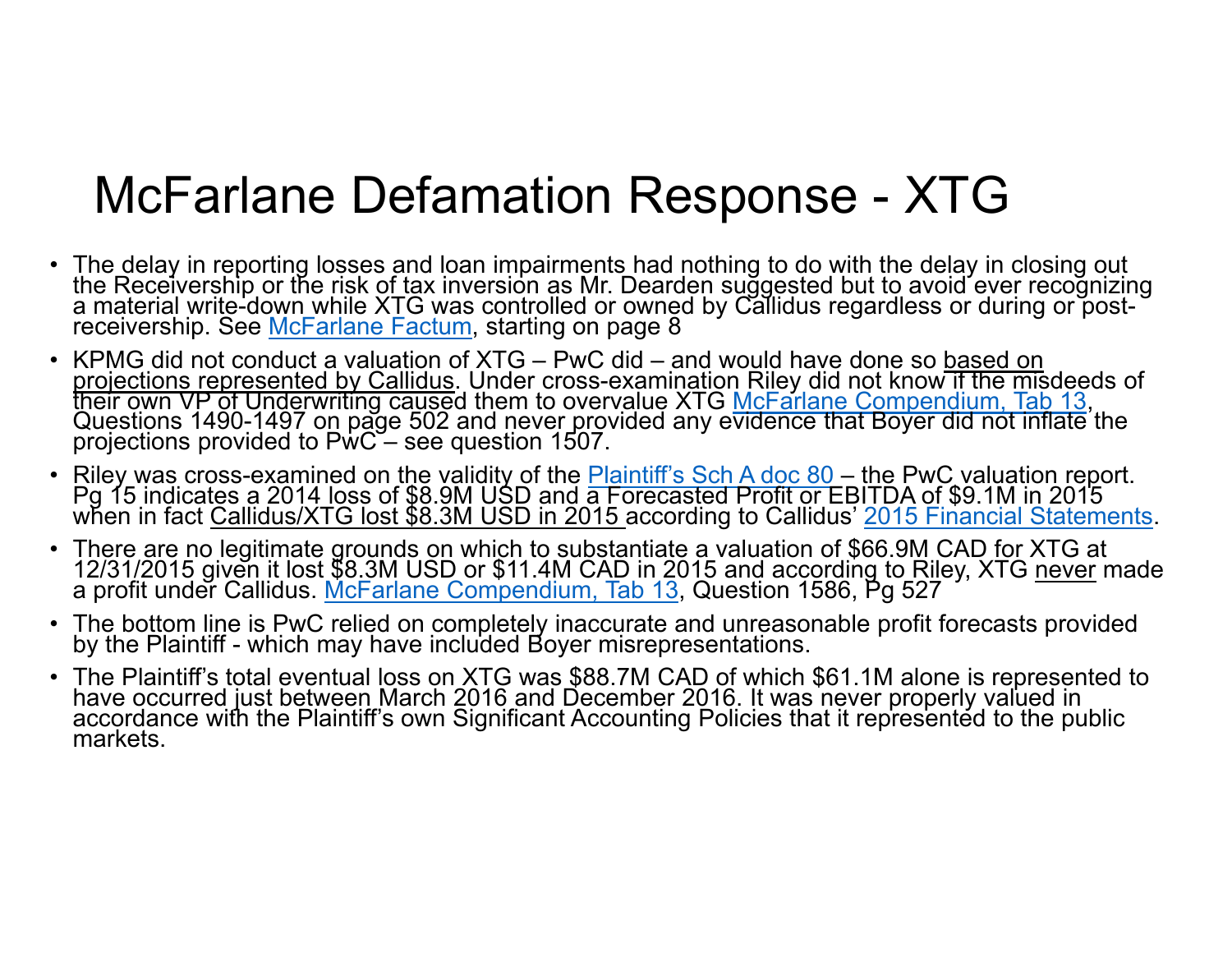# XTG Loan & Valuation

| <b>Date</b>    | <b>Gross Loan</b><br>Value (A+B) | <b>Catalyst</b><br><b>Guarantee (A)</b> | <b>Carrying Value</b><br>(B) | <b>Fair Market</b><br><b>Value</b> | <b>Reference</b>                                                 |
|----------------|----------------------------------|-----------------------------------------|------------------------------|------------------------------------|------------------------------------------------------------------|
| October 2012   | \$11.6M USD CAD                  |                                         |                              |                                    | McFarlane Factum pg 22<br>Net Purchase price from<br><b>PNC</b>  |
| October 2013   | \$36.7M USD                      | \$3.0M USD                              | \$34M USD                    | \$17M USD                          | Initial Report of the<br>Receiver pg 13 HIG Offer<br>Letter pg 3 |
| December 2013  | \$42M CAD est                    | \$5.0M CAD                              | \$37M CAD                    |                                    | <b>Callidus IPO Prospectus</b><br>pg 43, 150                     |
| December 2014  | \$82.8M CAD est                  | \$22.6M CAD                             | \$60.2M CAD                  |                                    | <b>Callidus 2014 Financial</b><br>Statements pg 4                |
| September 2015 | \$91.7M CAD est                  | \$24.8M CAD                             | \$66.9M CAD                  |                                    | Callidus 3Q15 Financial<br>Statements pg 2                       |
| December 2015  | \$101.3M CAD                     | \$34.4M CAD                             | \$66.9M CAD                  |                                    | Callidus 4Q15 Financial<br>Statements pg 27, 4                   |
| March 2016     | \$101.3M CAD                     | \$34.4M CAD                             | \$66.9M CAD<br>\$54.8M USD   |                                    | Callidus 4Q15 Financial<br>Statements pg 27                      |
| December 2016  | $$101.3M$ CAD++                  |                                         | \$73.7M CAD<br>\$54.8M USD   | \$12.6M CAD<br>\$9.4M USD          | <b>Catalyst Funds III &amp; IV</b><br>$AGM - pg$ 2, 3            |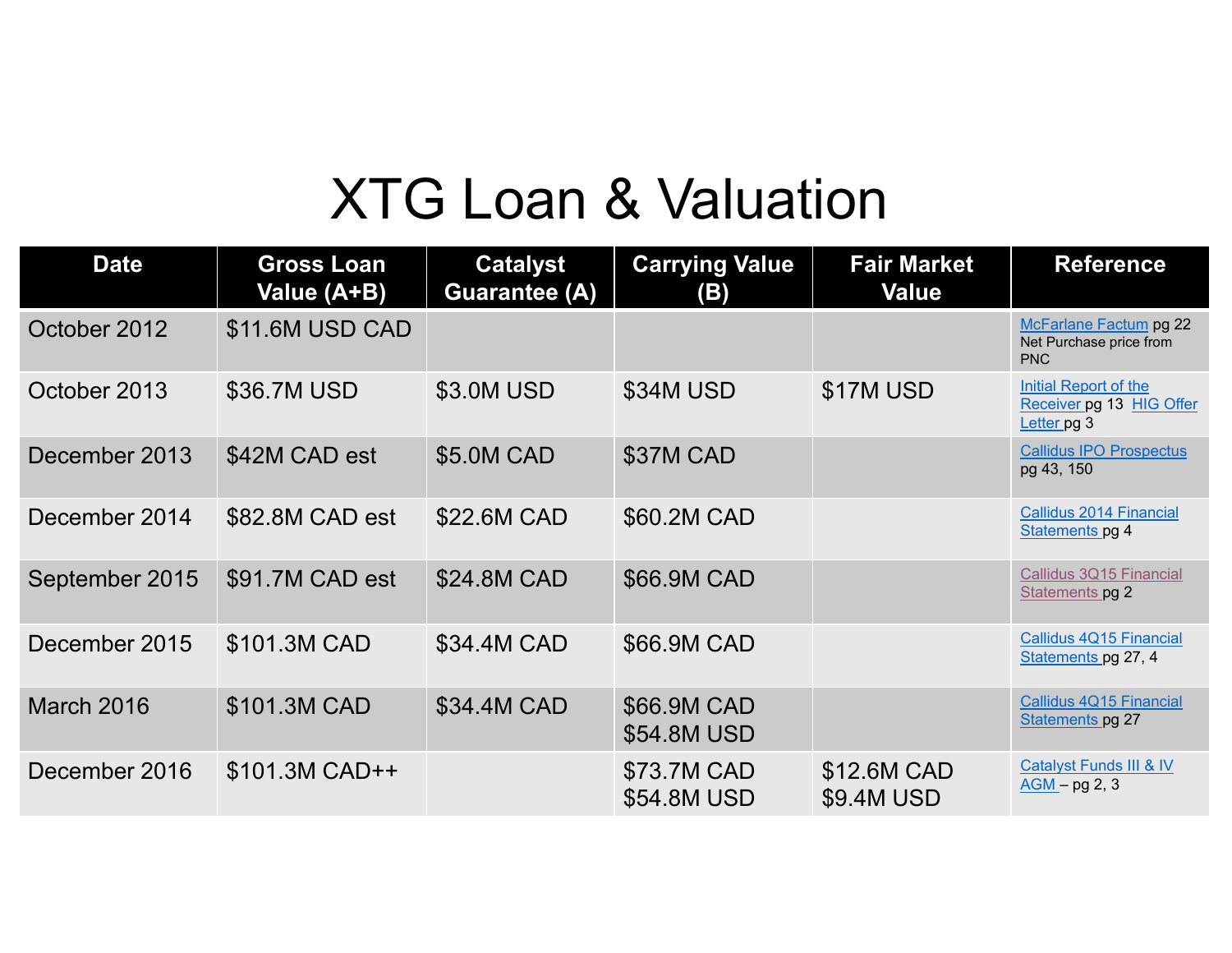# McFarlane Conspiracy Response – The Media

- Media's ongoing inquiries and interest in the story demonstrates the public interest in these matters and the Plaintiffs' conduct and corporate structure.
- Dummett's <u>WSJ article of [May 2015](https://www.dropbox.com/s/65nrvrnir0ti3k8/114  Dummett Article May 11 2015  AND0000731.pdf?dl=0)</u> is already commenting on:
	- Glassman's propensity to fight Pg 2
	- Conflicts of interest between Callidus and Catalyst Pg 2
		- Intermingled lending practices Pg 3
	- Catalyst Guarantee of Callidus Gross Loan Values Pg 3, 5
	- Two Canadian investment companies selling their positions as a result of these concerns – Pg 3,4
	- Potential for conflicts of interest acknowledged in Callidus IPO Pg 3
	- Callidus still not disclosing the exposure and unrealized loss on the XTG loan Pg 4
	- Concentration risk in the Callidus loan book
- In short, these insights were very prescient in 2015 and ultimately accurate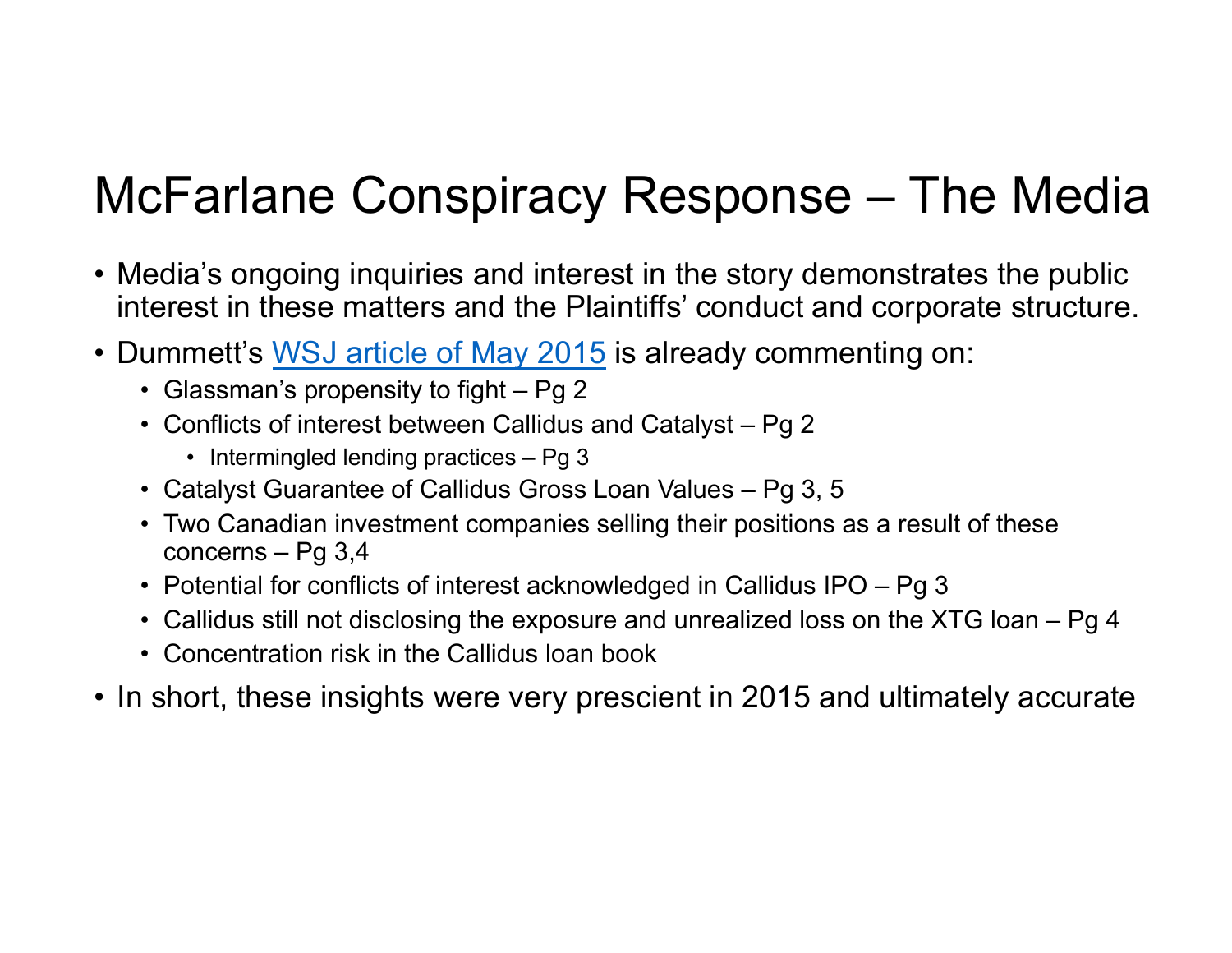## McFarlane Conspiracy Response – The Media cont

- John Tilak from Reuters initiated contact in November 2015 as evidenced in this <u>email</u> produced by McFarlane in his Sch A as doc 20.
- Conversations went on for a couple of years thereafter with Tilak typically initiating contact – see [text](https://www.dropbox.com/s/od14mlb17qz0i3k/46 - Texts from John Tilak.pdf?dl=0) McFarlane in his Sch A as doc  $46$
- Reuters was potentially going to provide investigative services to get to the truth of the issues with the Plaintiffs – which were only engaged if the editors felt a prospective story was newsworthy.
- The stark contrast remains between the Actions of the Former Borrowers/Guarantors and the Plaintiffs – with their hiring of professional intelligence agents to deceive, spread misinformation, conduct stings and offering millions in compensation for dirt on their opponents as compared former clients of Callidus exploring legal recourse and making expressions to the media on matters of public interest, that they believed to be true and accurate.